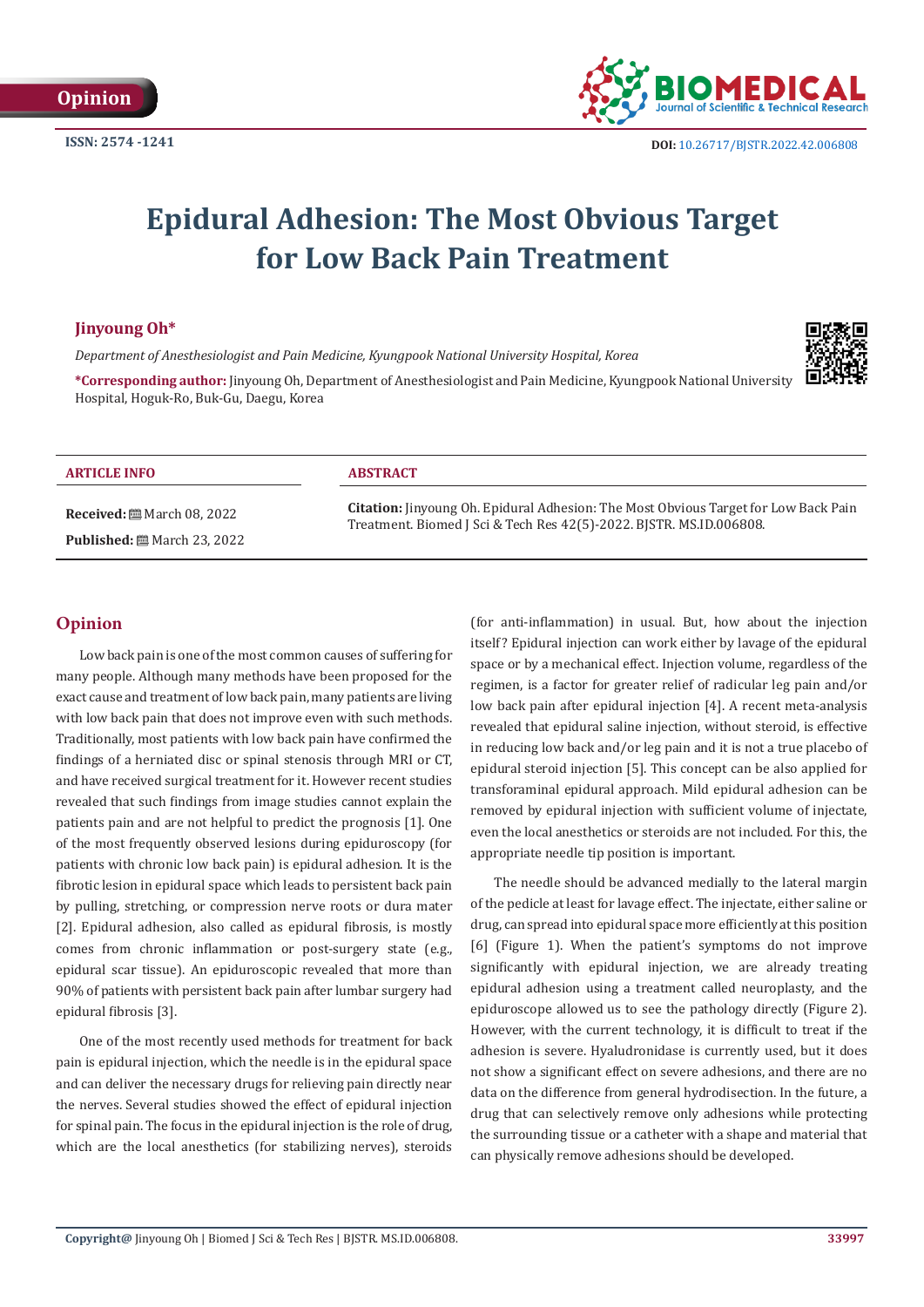

**Figure 1:** The fluoroscopic image of transforaminal epidural injection at right L5-S1. Yellow circle indicates the needle tip which is located medially to the lateral margin of the pedicle. And the contrast media disperses both into epidural space and following the nerve root.



**Figure 2:** MRI image and epiduroscopic view of the patient who complain chronic low back pain which radiates to right leg (calf).

(a) Axial view of lumbar MRI at L5-S1

(b) The fluoroscopic image of epiduroscopy and epiduroscopic view which shows epidural adhesion (left upper). Yellow circle: the pathologic site.

#### **References**

- 1. [El Barzouhi A, Vleggeert Lankamp CL, Lycklama](https://pubmed.ncbi.nlm.nih.gov/23484826/) à Nijeholt GJ, Vander [Kallen BF, Vanden Hout WB, et al. \(2013\) Magnetic resonance imaging](https://pubmed.ncbi.nlm.nih.gov/23484826/)  [in follow-up assessment of sciatica. N Engl J Med 368\(11\): 999-1007](https://pubmed.ncbi.nlm.nih.gov/23484826/).
- 2. [Quan M, Hwang WH, Kim JH, Kim YY \(2021\) Analysis of pain markers](https://pubmed.ncbi.nlm.nih.gov/33402133/)  [and epidural fibrosis caused by repeated spinal surgery in Sprague-](https://pubmed.ncbi.nlm.nih.gov/33402133/)[Dawley rats. BMC Musculoskelet Disord 22\(1\): 16.](https://pubmed.ncbi.nlm.nih.gov/33402133/)
- 3. Bosscher HA, Heavner JE (2010) Incidence and severity of epidural [fibrosis after back surgery: an endoscopic study. Pain Pract 10\(1\): 18-24.](https://pubmed.ncbi.nlm.nih.gov/19735365/)
- 4. [Rabinovitch DL, Peliowski A, Furlan AD \(2009\) Influence of lumbar](https://pubmed.ncbi.nlm.nih.gov/19398387/) [epidural injection volume on pain relief for radicular leg pain and/or](https://pubmed.ncbi.nlm.nih.gov/19398387/) [low back pain. Spine J 9\(6\): 509-517.](https://pubmed.ncbi.nlm.nih.gov/19398387/)
- 5. [Manchikanti L, Knezevic NN, Sanapati J, Kaye AD, Sanapati MR, et al.](https://pubmed.ncbi.nlm.nih.gov/33400427/) [\(2021\) Is Epidural Injection of Sodium Chloride Solution a True Placebo](https://pubmed.ncbi.nlm.nih.gov/33400427/) [or an Active Control Agent? A Systematic Review and Meta-Analysis.](https://pubmed.ncbi.nlm.nih.gov/33400427/) [Pain Physician 24\(1\): 41-59.](https://pubmed.ncbi.nlm.nih.gov/33400427/)
- 6. [Lee J, Jo D, Song S, Park D, Kim D, et al. \(2020\) Effect of Needle Tip Position](https://www.ncbi.nlm.nih.gov/pmc/articles/PMC7667514/) [on Contrast Media Dispersion Pattern in Transforaminal Epidural](https://www.ncbi.nlm.nih.gov/pmc/articles/PMC7667514/) [Injection Using Kambin's Triangle Approach. J Pain Res 13: 2869-2878.](https://www.ncbi.nlm.nih.gov/pmc/articles/PMC7667514/)